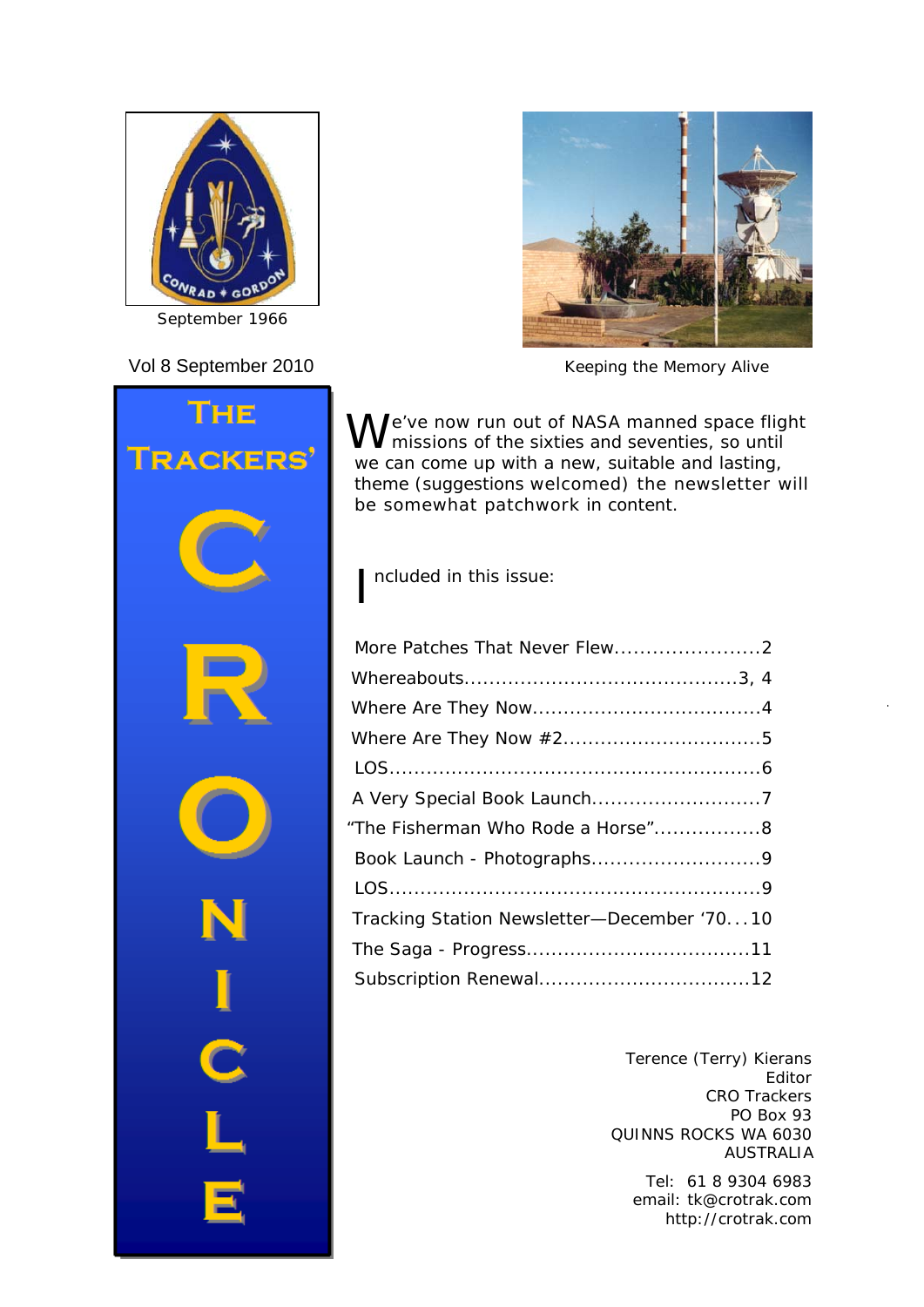# **More Patches That Never Flew**

*By kind permission of Eugene Dorr.*

LEM TEST ARTICLE 8

EM TEST ARTICLE 8 (LTA-8) was the Lunar Module complement of the 2TV-1 CSM.

It was used to conduct <sup>a</sup> simulated flight in Space Environment Simulation Laboratory chamber B more or less during the period 2TV-1 was being tested in chamber A. However, LTA-8 was not crewed during the entire course of the spacecraft test.

The assigned astronauts for this test were Jim Irwin and John Bull; but before the test was started, Bull developed sinus problems associated with pressure changes. He was replaced by his backup, Gerry Gibbons, <sup>a</sup> consulting pilot for the LM prime contractor, Grumman Aircraft.

Even though this crew change took place the patch was never altered.



An embroidered reproduction. The blue background of this patch is unembroidered velour.

No fireproof silica fibre cloth (beta cloth) version of this patch was made; so the embroidered versions that were worn had to be removed during the Itest.



Jim Irwin (right) and Gerry Gibbons wearing the LTA-8 patch, which is shorter than the reproduction shown above. *NASA photo*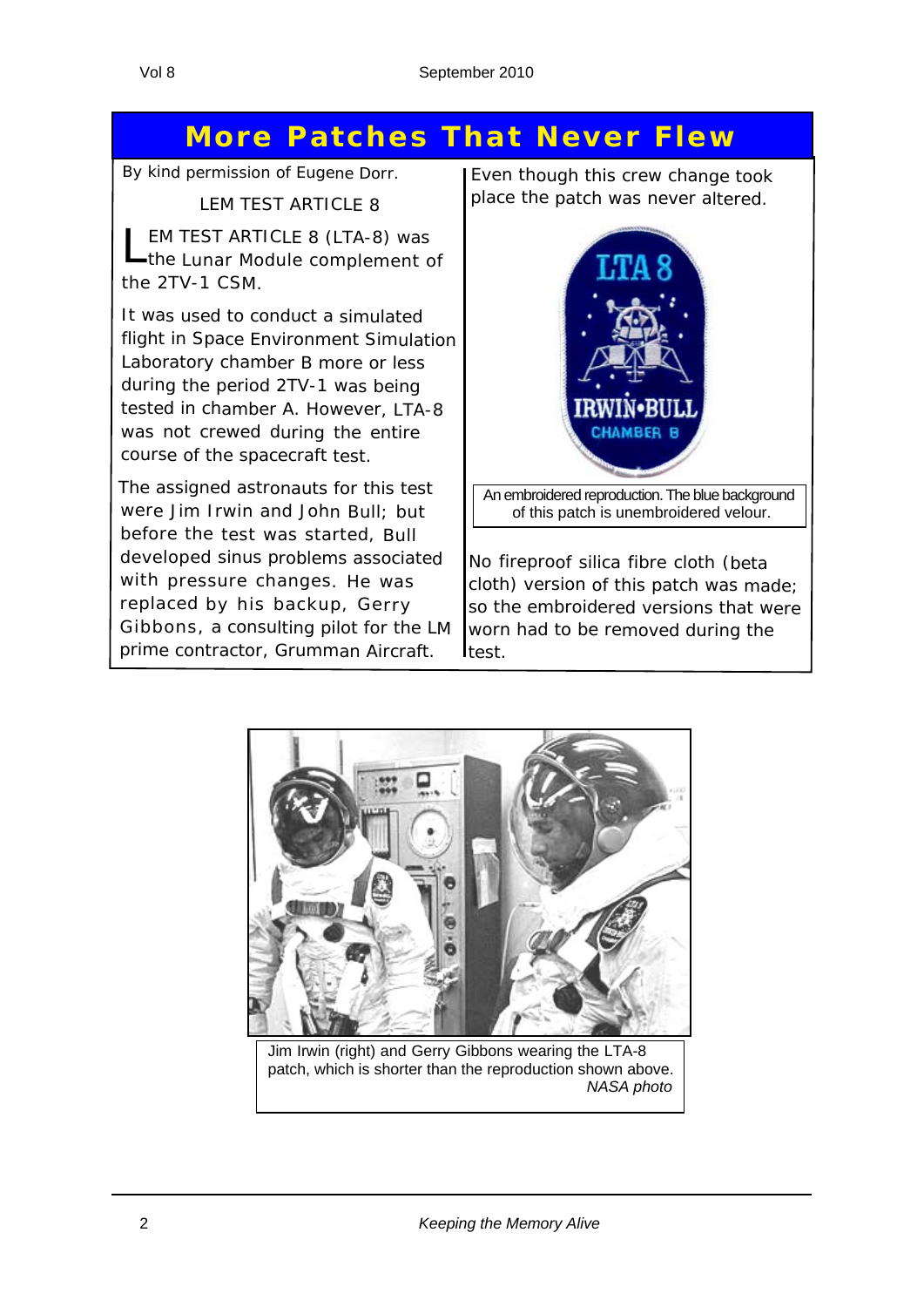# **Whereabouts**

As a result of Paul Dench supplying his "staffing list", augmented<br>Courtesy Brian Milne, the "Whereabouts" table of those for whom we have no contact details has expanded to more than one page. Thanks to those who have sent updates.

| C Abott<br>Eric Ainsworth | Jim Crossland          | Geoff Hammond<br><b>R</b> Hanes |
|---------------------------|------------------------|---------------------------------|
|                           | Noel Cunningham        |                                 |
| Gay Albon                 | F Dawes                | Bea Hardman                     |
| <b>Bill Arbery</b>        | Peter Dawson           | Peter Hardwicke                 |
| Allan Barber              | Peter Del Fante        | <b>Ron Harmes</b>               |
| John (Allan) Barber       | <b>Andrew Dempster</b> | Anne Harvey (Brookes)           |
| <b>Matt Barber</b>        | Jean DeVis             | D Hatch                         |
| Keith Barnard             | Marilyn Dick           | Gail Heileman                   |
| <b>Barrow</b>             | <b>Olive Dick</b>      | <b>Stan Hills</b>               |
| Deidre Beaumont           | Phil Dickinson         | <b>Ernie Hindley</b>            |
| <b>Elizabeth Beckett</b>  | Neville Dippell        | Dave Hine                       |
| Beveridge                 | Cheryl?Dixon           |                                 |
| <b>Michael Billings</b>   | L Donkin               | A Holgate                       |
| Denis Black               | John Draper            | Phyllis Hook (Watson)           |
| G Bond                    | <b>Mike Dresser</b>    | J Hopkins                       |
| S Boyce                   | <b>Bruce Duff</b>      | Vivienne Hopper                 |
| <b>Bill Boyle</b>         | I Dunleavy             | Ted Hopper (Lawer)              |
| <b>B</b> Bradley          | <b>Bob Dwyer</b>       | Deidre Howard                   |
| Phil Brindley             | Dave Elliot            | <b>B</b> Hughes                 |
| Hans Britz                | J Erickson             | <b>B</b> Hunter                 |
| Dave Brooks               | <b>Ross Eyre</b>       | D Hutchins                      |
| Charlie Brown             | <b>Martin Fenney</b>   | Ian Jones                       |
| T.F.A Brown               | Ian Few                | S ??? Judd                      |
| W Brown                   | Ian Findlay            | Vera Kastropil                  |
| J Burdett                 | <b>G</b> Francis       | <b>John Keane</b>               |
| R Burdett                 | <b>Ben Franklin</b>    | Mike Keen                       |
| <b>Martin Burgess</b>     | David Froom            | Jim Keenan                      |
| <b>Robert Burns</b>       | Don Frost              | John Kelman                     |
| Joe Cabone                | Jamie Gardiner         | Joy King                        |
| <b>Joy Cameron</b>        | L Gardner              | M King                          |
| Geoff Cardwell            | S Garner               | L King                          |
| <b>G</b> Carrick          | C George               | Roy Kjellgren                   |
| <b>Brian Clarke</b>       | Joe George             | Gloria Klarie                   |
| <b>Brian Clifford</b>     | J Gerschwitz           | Peter Kloppenburg               |
| Keith Clifton-James       | G Goodlace             | Henry Larsen                    |
| Barbara Cobcroft          | L Gore                 | Russ Leighton                   |
| <b>Bill Comstock</b>      | Lyn Grant              | G Linney                        |
| ?? Coombs                 | Claude Granville       | F Lippett                       |
| <b>Ron Cottis</b>         | <b>Bob Halse</b>       | Alex Liu                        |

*The quest continues; the list never seems to get very much shorter.*

*I have been given information concerning the possible whereabouts of a few of these, but so far have not been successful in obtaining, or confirming, details. The Reunion Dinner brought out some missing persons, but there are also a few who do not wish to be contacted.*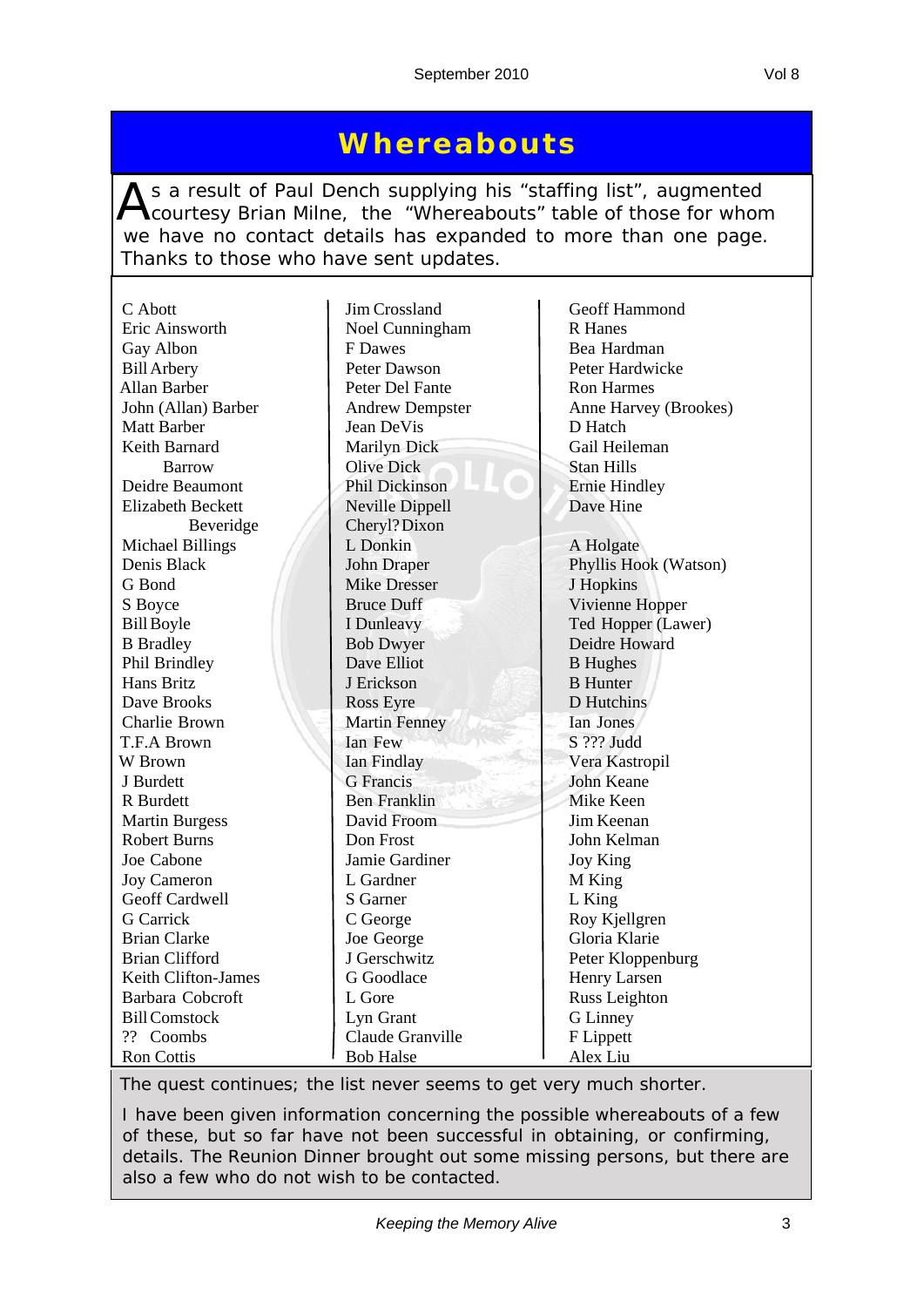# **Whereabouts ctd.**

Nola Meiklejohn  $(O'Byrne)$  D Richardson K Elton Nickerson Russell Schwarzer Wendy Petersen Ray Skender

Gloria Lyon-Roberts | Don Pettitt | George Small Ross MacDonald T Phillips Lyn Smart (Willis) John Mahaffey Diane Pitman (Housley) J Smith Peter Maine John Platten Mary Smith Roy Mallinson Gerry Plummer P Smith Bob Marr D Powell D Powell Roger Smith Keith Mathieson M.J.K Power Bill Smythe Alec Matthews Wendy Puccinelli Hazel Snook (Howse) K McCarson  $\vert$  Lorna Quinn  $\vert$  Dave Standbury Ian McDonald Roger Ramsden John Stanton S McDonald A Rees Alex Stevenson Frank McGregor Dave Rendell Barbara Stephenson (Vernon) Eileen McLaughlan Frank Rice Barbara Teahan Don McLellan Doug Richards<br>
Doug Richards<br>
Des Terrill<br>
Des Terrill<br>
Des Terrill R Miller **Harry Richmond** Alan Thomas Bill Mills Ralp Richmond Christine Thomas Ray Mills **Ray Mills** Dave Rickards **Howard Thomas** Marilyn Milner (Gobby) G Riley Don Thompson John Mogg Brian Robinson Jack Thompson Sharon Morgan (Todd) Lynne Rosser Patsy Thompson (Nolan) J Murray Ted Rosser L Tink Dennis Naylor Lindsay Sage Larry Tomkins Gloria Neal Stewart Sands Frank Toomey Ellie Nichols<br>
K Elton Nickerson Russell Schwarzer Mike Travell<br>
Russell Schwarzer Norma Turner Graham Nielsen Bob Scott Ernst Uhl John Noble Michael Scott-Malcolm TonyVingerhoets ? O'Brien Lorraine Scott-Malcolm (Erlandsen) Dave Walker Joan Oats **Dorcas Sefton-Bellion** Mrs B Ward W Oliver George Sefton-Bellion Tom Ward Denis Owens D Selby N Wardle John Paddon Ron Shand Ron Shand A Watermeyer ??? Mrs Parkinson Fred Sharland Irene West John Parkinson E Sharples Bernie Wilbourne Alan Paterson ? Sheehan Garnet Wilmott ? Paull Jeff Shuttleworth Brian Wilson Mike Pender **P** Sims Ray Zatorski

# **Where Are They Now**



#### **John Preece**

I formally retired on the 7th of July after 40 years on Perth airport.

After two years in the CRO wire room (greatest job I ever had), I left and joined the Perth Airport Fire service in June 70. Then Airport Admin as a Control Centre Operator in the New International Airport and later Terminal Duty Manger from October 1986 until the day I retired..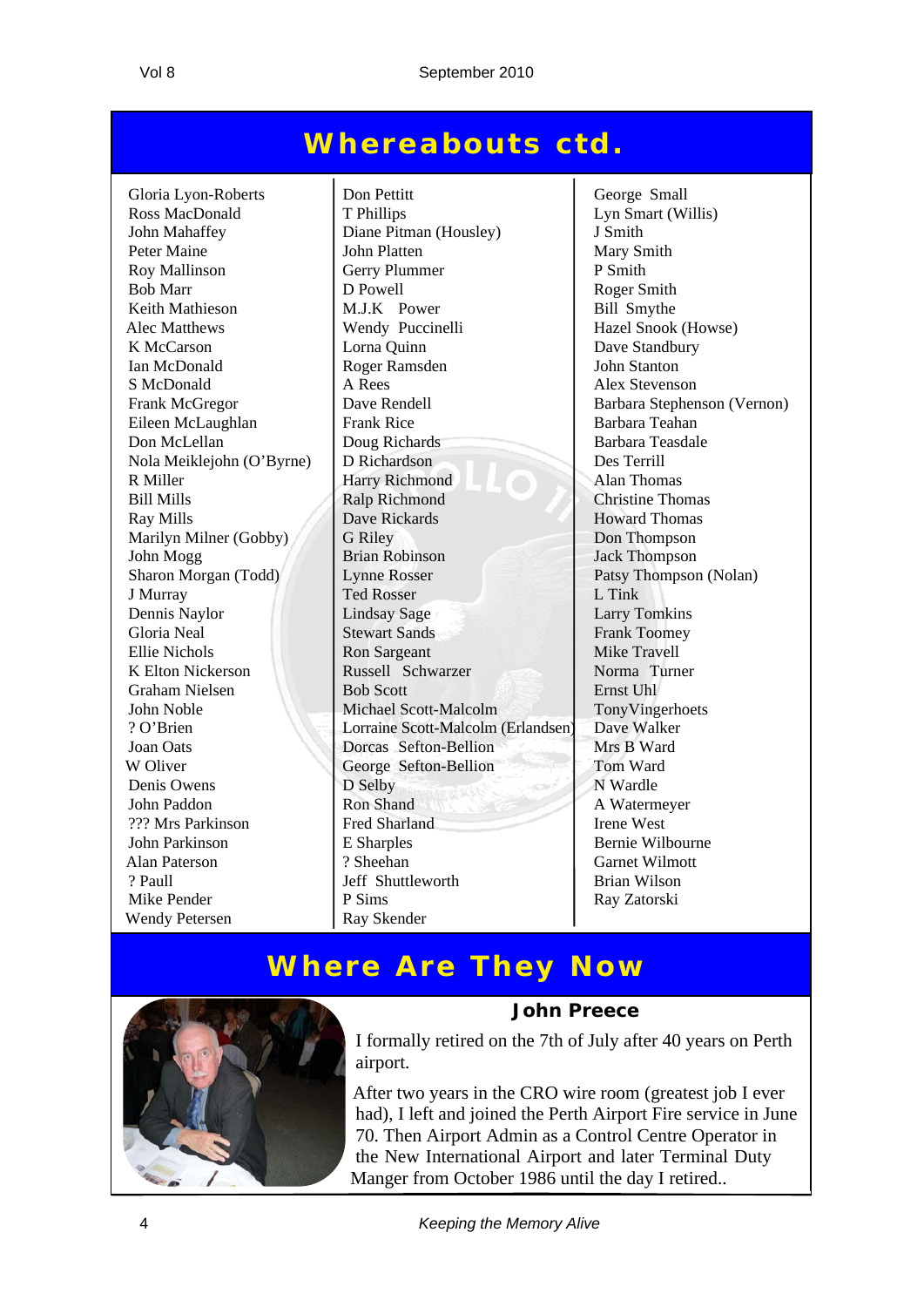# **Where Are They Now - #2**

#### **A Little Scruffy Note**

Picture this... it's August '65 and the second year physics class at UWA are thinking of what to do over the summer after the exams in November. The most popular option is to earn some money by 'working on the wheat bins'. Somehow this wasn't for me and I seek out a small wooden building, tucked away at the south end of the campus, majestically called 'The UWA Careers Centre'. There, on various tables and a huge pin board are booklets, leaflets and announcements of career and postgraduate research opportunities the world over (and even some summer vacation jobs in the Wheatbelt).

But, a little hand-written, scruffy note fighting for visibility in the bottom right hand corner of the pin board catches my eye: 'Wanted - physics or engineering student to assist with space missions in Carnarvon - see Careers Advisor'. Wow! Can this be true? It isn't going to be as well paid as the wheat bins, but it's going to be much more exciting.

Three months later I was flying to Carnarvon with Mickey Mouse Airlines sorry, MacRobertson Miller Airways and the start of a great adventure. To my surprise, another physics student third year Lorna Quinn - had also been accepted for a summer placement. Neither of us had made it known to any other students that we had applied.

Not long after we arrived at CRO, the Gemini VI-A (Wally Schirra and Tom Stafford) and Gemini VII (Jim Lovell and Frank Borman) missions were launched to perform the first rendezvous in Earth orbit. After Christmas, I did a Radio Interference Survey Project (of sorts) in between chasing L\*\*\*e F\*\*\*\*\*\*\*\*d around the teleprinter room at every opportunity.

On 14th February, Australia went decimal and the general store in Carnarvon high street found it quite challenging - "I think you need a spiny headed anteater for change, but I don't know what they look like mate".

All too soon, I was back in Perth for further studies, armed with a large collection of NASA acronyms - my favourite was CADFISS: Computation And Data Flow of Integrated Sub-Systems. I followed the flight of Gemini VIII (Armstrong and Scott) in March '66 with more than usual interest, and wanted more ...

After graduating, I worked at the Deep Space Network Station at Island Lagoon, near Woomera for three years, then became an expedition scientist in Antarctica for 12 months. (I would have stayed longer but the penguins were beginning to get good looking.)

After taking a postgraduate course in space dynamics in London, I joined the European Space Agency in Paris and Noordwijk (in The Netherlands); became the first 'space expert' to work in the Lloyds Insurance Market, and then became the Engineering Manager for the flight of the first British astronaut - to the MIR space station in May 1991.

In later years, I have become an academic at the University of Kent and The Open University; teaching space science and engineering and a unique course on 'space business'.

I am now working on a mission to the South Pole of the Moon, but with a difference. In these times of global recession and huge government deficits, it is unrealistic to expect approval of public spending on new space exploration initiatives, so we have to be radical in our thinking.

Before long, we hope to announce an opportunity for everyone - the world over - to contribute; even a spiny headed anteater or two would help us on our way, and I expect we will create some new acronyms. Watch this space!

*Rodney Buckland*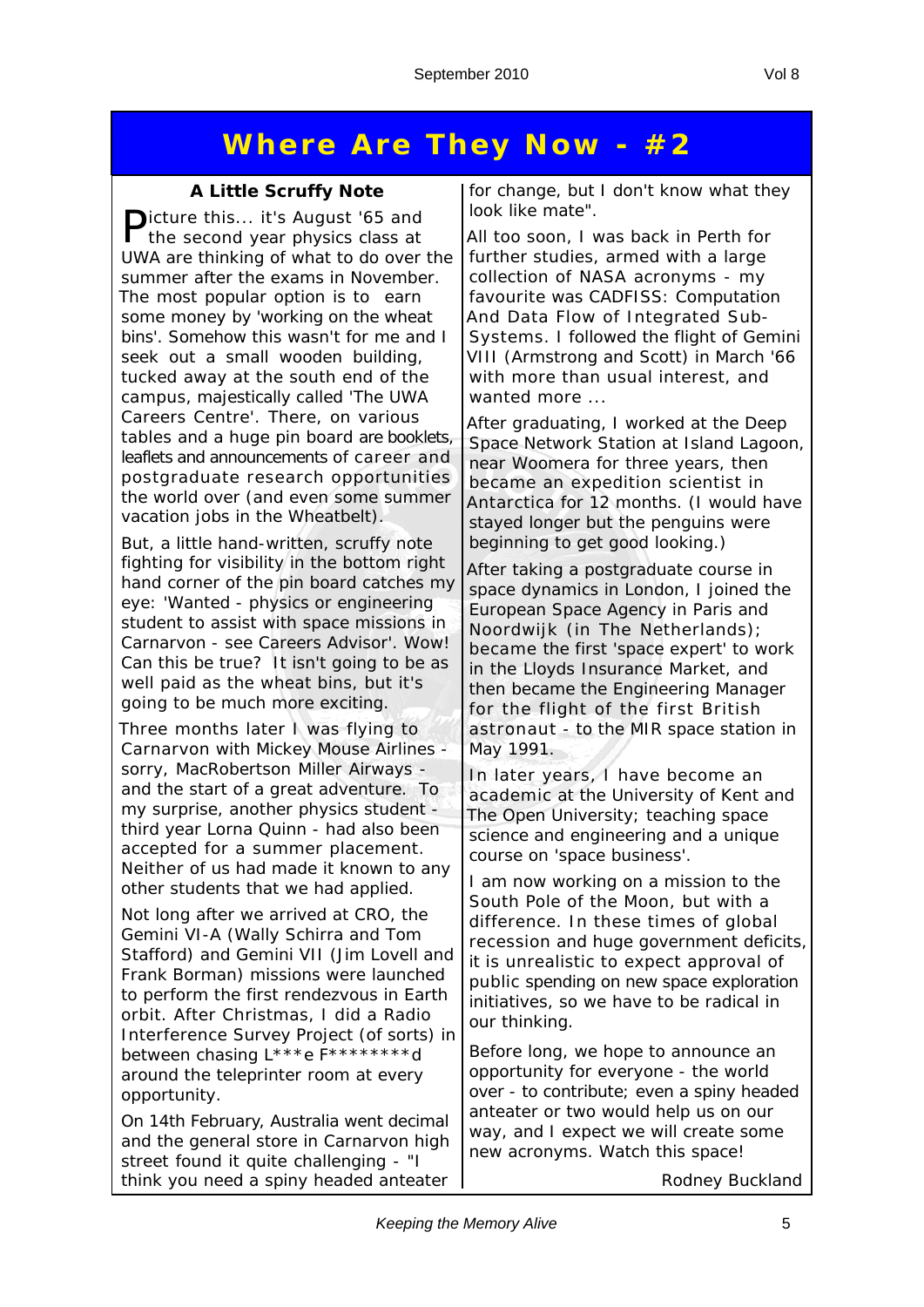Vol 8 September 2010

# **LOS**

### Harry Hermans

#### 1922-2010

arry passed away on August 14, one day short of his 88<sup>th</sup> birthday. The funeral was at Carnarvon Cemetery on Saturday 21 August.

In 1963 Harry was lured from the prawning factory on Babbage Island to work at the Tracking Station in the early days of its establishment. During his stay, which lasted until the Station finally closed its doors, Harry exhibited an astronomical knowledge of the electrical distribution systems. He was a worthy recipient of the AWA 10-Year Service Award during the closing ceremony.

Harry's working life took off again at the Station when it was taken over by Radio Australia after Cyclone Tracy. His social life revolved around the Carnarvon Club, while it existed, and the AOOB.

# **LOS**

#### Ron Ashford

1936-2010



Ron was born in Birmingham, United Kingdom and<br>Rwas evacuated to Bournemouth as a result of WW2.

He joined the army and was posted to Woomera in South Australia attached to the Joint Services Trials Unit

(JSTU) during the period of missile testing. Whilst in Woomera he became known as "Mr Bear", a name that remained with him for the rest of his life.

He returned to the UK in 1968 before gaining an appointment with AWA at the Carnarvon Tracking Station (CRO 52). He was involved in the operations area with Apollo and Skylab missions, remaining in that position until the closure of the station in 1975.

Upon returning to Perth he joined "Television Broadcasting Communications" (TBC) fulfilling the role of technical administration for the broadcasting facilities in the Pilbara and Northern Territory.

His interest in personal computers led to him joining "Computer Age" as service manager. Following this he was employed at the Apple Centre, Perth. Uncle Ron's "*Hints From The Work Bench*" in-house magazine provided many solutions to users of Apple products.

In retirement years Ron, Jackie and his two sons resided in the scenic Roleystone hills where he built an A-frame home. His other interest was the environment, and as a result he joined Araluen Botanic Park as a valued volunteer.

His contribution was acknowledged with a memorial service to honour his life held on Saturday the 19th of June in the Rose Garden at Araluen.

*Courtesy Trevor Mosel*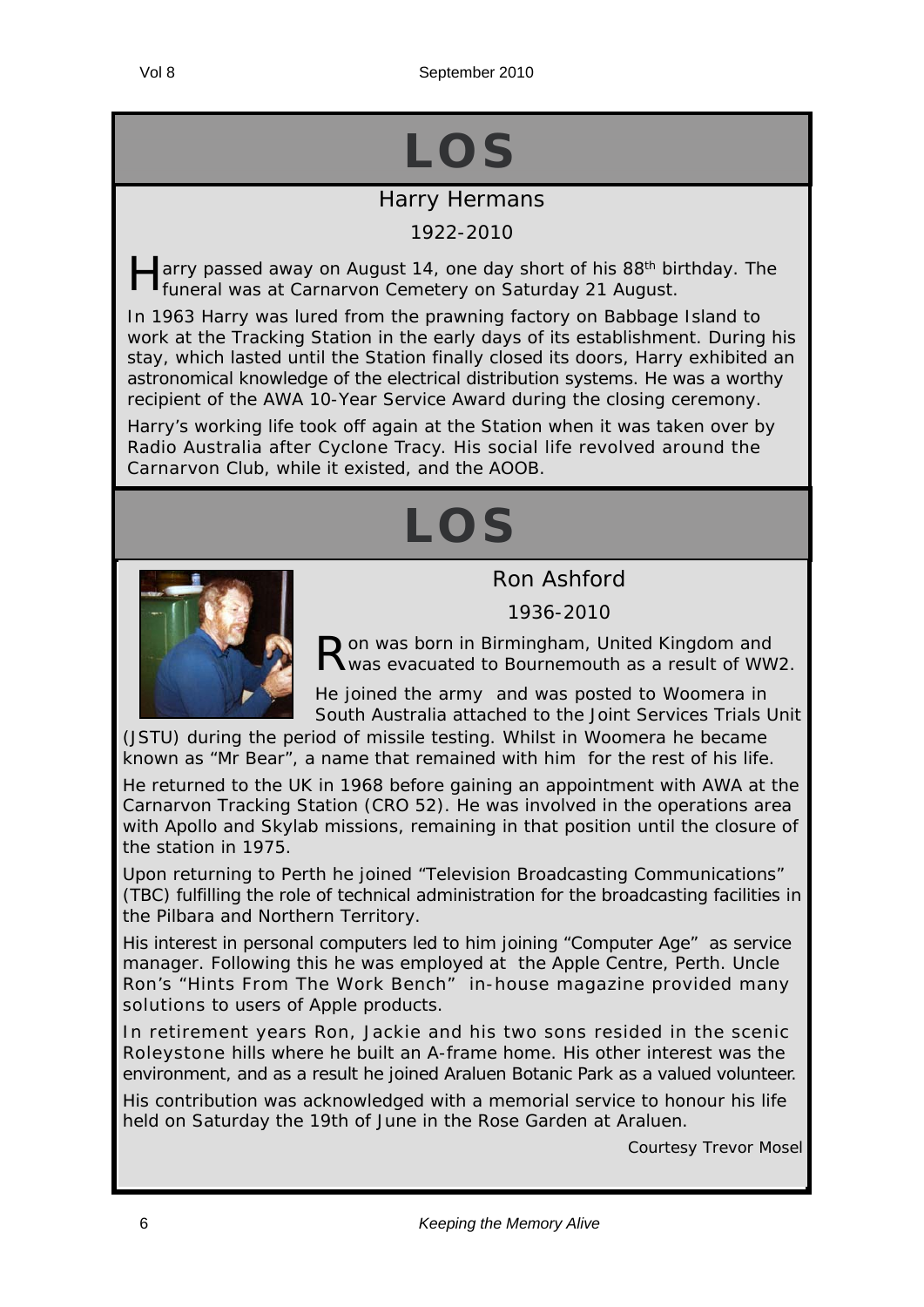# **A Very Special Book Launch**

#### *By Jim and Alison Gregg*

C aturday 5th June 2010 was  $\mathbf{\mathcal{Q}}$ a great day for ex-CRO Trackers and their supporters in Carnarvon. That night the Buffs Hall, scene of many a CRO Social Club triumph, was packed with Locals and returning Trackers, all there to celebrate the launch of a very special book—'*Carnarvon and Apollo:* 

DE ACRO 06:05:2010 Re 'Carnarvon and Apollo' Lift off @ L+0045. On pad countdown hold at L-0020 due to PA systems. Successful launch orbit achieved. Jim

*One Giant Leap for a Small Australian Town*', by Paul Dench and Alison Gregg.

So many Carnarvon friends had come to help us send the book on its way and they'd brought friends, neighbours, family, old C'von hands and recent arrivals, with them, bringing the tally to about 130, despite unseasonal rain.

Celebrations had begun earlier with interviews on local radio and for local newspapers; and school visits to tell a new generation about that exciting time in Carnarvon's history.

Proceedings were opened by Shire President Dudley Maslen speaking of the effect the Station had on the town. Then he proceeded to read to the multitude what he described as, 'A wonderful summary of those years' - in fact, the concluding chapter of the book. While an unconventional ploy, this proved an excellent guide to the book - and certainly encouraged people to buy it. He then invited Wilson Tuckey MP to carry out the formal launch.

Wilson spoke informatively and entertainingly about how it all started, and of the effects the Station and the Trackers had on the town. 'NASA's most successful orbiting vehicle' (a racehorse named St Mondray, jointly owned by Wilson and a group of Trackers) got a gong; as did the significant contribution of Trackers and their families to the social and sporting life of the town, and the outstanding technical achievements of the Station and its staff.

He concluded by congratulating authors Paul and Alison on the wonderful job they had made of producing a factual and entertaining book.

Both authors replied briefly, thanking the audience for being there, and acknowledging the help and support of many local individuals and groups especially Carnarvon Shire Council and Carnarvon Rotary Club (who also catered for the launch), current and former Carnarvon residents, including Trackers, and many long-standing members of the Carnarvon community.

Complimentary copies were presented to local people who had been particularly supportive throughout the lengthy process of research, writing and finally publication - at last!

At the conclusion of a very happy and successful evening - and much to Wilson's surprise - Terry Cahill announced that Wilson had been made an Honorary Freeman of Carnarvon, and presented him with the certificate.

It was a fine conclusion to a most enjoyable event. The authors and their families remember their time in Carnarvon with great fondness and affection.

This special book launch among old friends brought many of those happy memories flooding back. Thanks so much to the Carnarvon community for making it possible.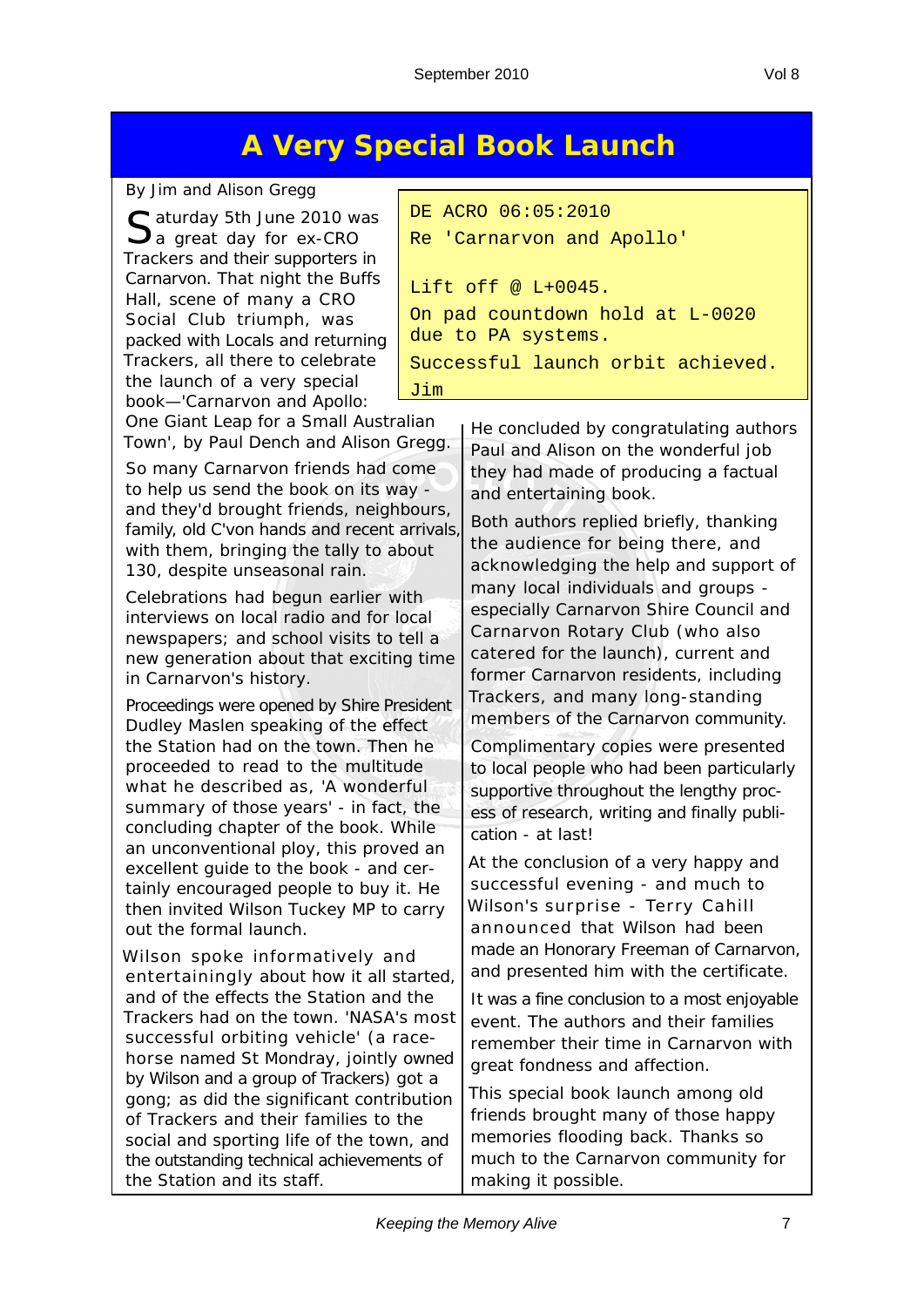# **The Fisherman Who Rode a Horse**

*Continuation of an extract from the autobiography of Ken Watters.*

The sections at the Carnarvon Tracking Station were:

- Q6 Radar. A large radar installation at the northern end of the site.
- Span. A Solar observatory near the quardhouse.
- Telemetry. A section within the T&C building.
- USB. The main command and operation transmitter and receiver for manned space flights. Also within the T&C building.
- R&RR. Scientific Tracking and Data Acquisition Network.
- Powerhouse. Separate buildings and workshops providing all the stations power requirements.

There were four large antennas. One at the Q6 Radar site and one at the T&C Building that were dish antennas similar to the antenna at the Australian owned and operated Overseas Telecommunications Corporation site which is the only remaining space tracking antenna still located at Carnarvon and we at R&RR had the remaining two. One was a large bedspread shaped antenna and the other consisted of two dishes one atop the other.

Dotted around the site were other smaller antenna arrays for sending and receiving telemetry and several very high towers that housed equipment similar to that in satellites used for calibration purposes.

The NASA Tracking Station occupied about two hundred acres on top of Browns Range immediately adjacent today's cemetery, about six miles from the town centre.

The R&R crew mixed very well both at work and socially. We seemed to have at least two social events each month, a party at one of the crew's houses once a fortnight and a Tracking Station Ball every third month at the old RAOB Hall.

The coming of the Tracking Station to Carnarvon gave the local economy a real big boost. There would have been at least two hundred employees directly employed by AWA, the stations operator, and along with their families these employees needed to be housed in town.

Areas such as Morgan Town and South Carnarvon that were formerly mangrove swamps, were being filled and new streets were being built to cater for the housing boom. At one time the Tracking Station was going to build its own swimming pool on the site but when the council learned of the hole being dug for the pool they approached the Tracking Station and a joint venture was arranged to build the pool in Carnarvon for the use of all Carnarvon residents. The hole on the Tracking Station site was filled with equipment surplus to requirements and covered over.

I settled into a life of pushing buttons, tuning receivers and taking notes. One of my duties was to change what is called the polarisation on the antenna.

(*To be continued)*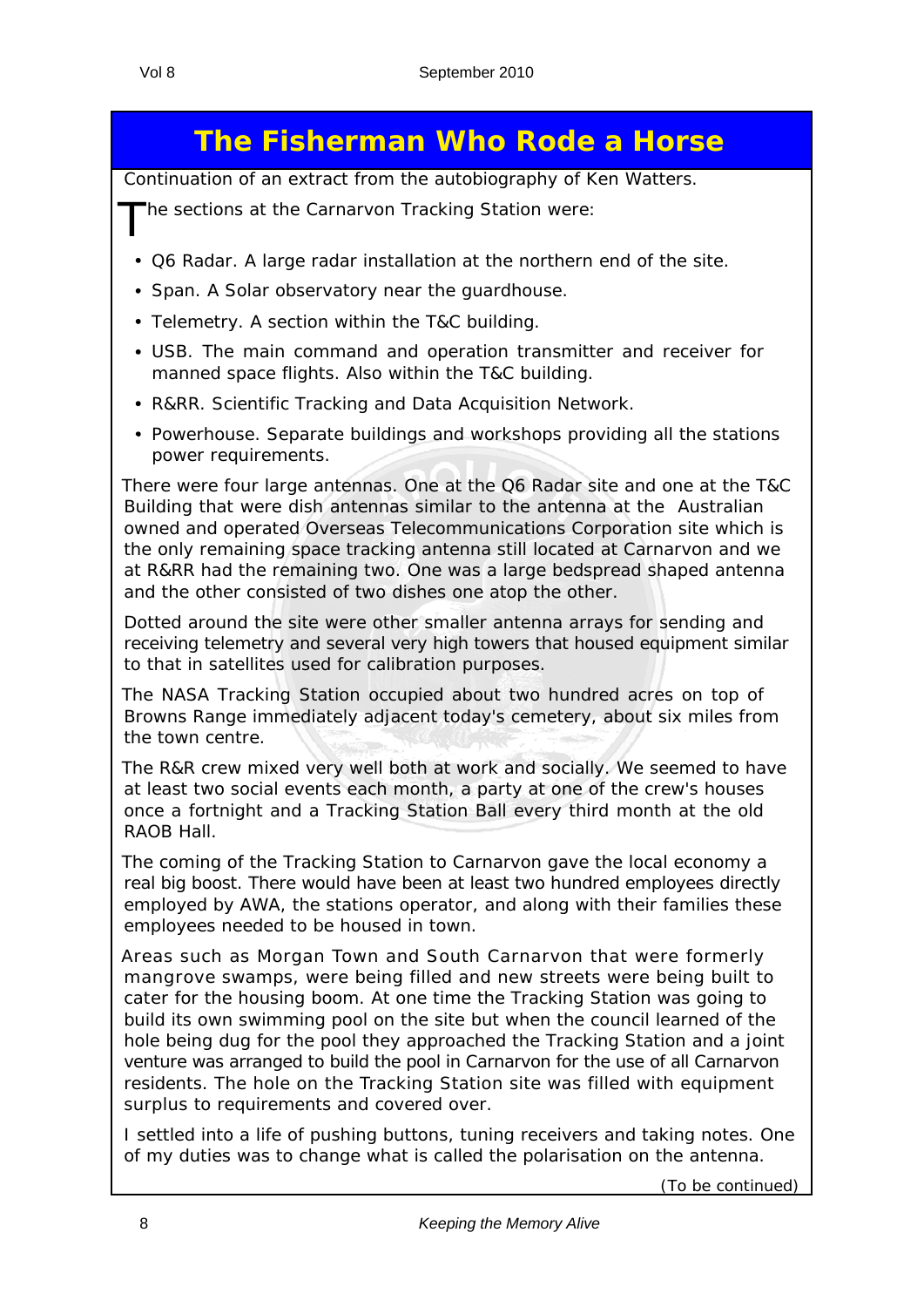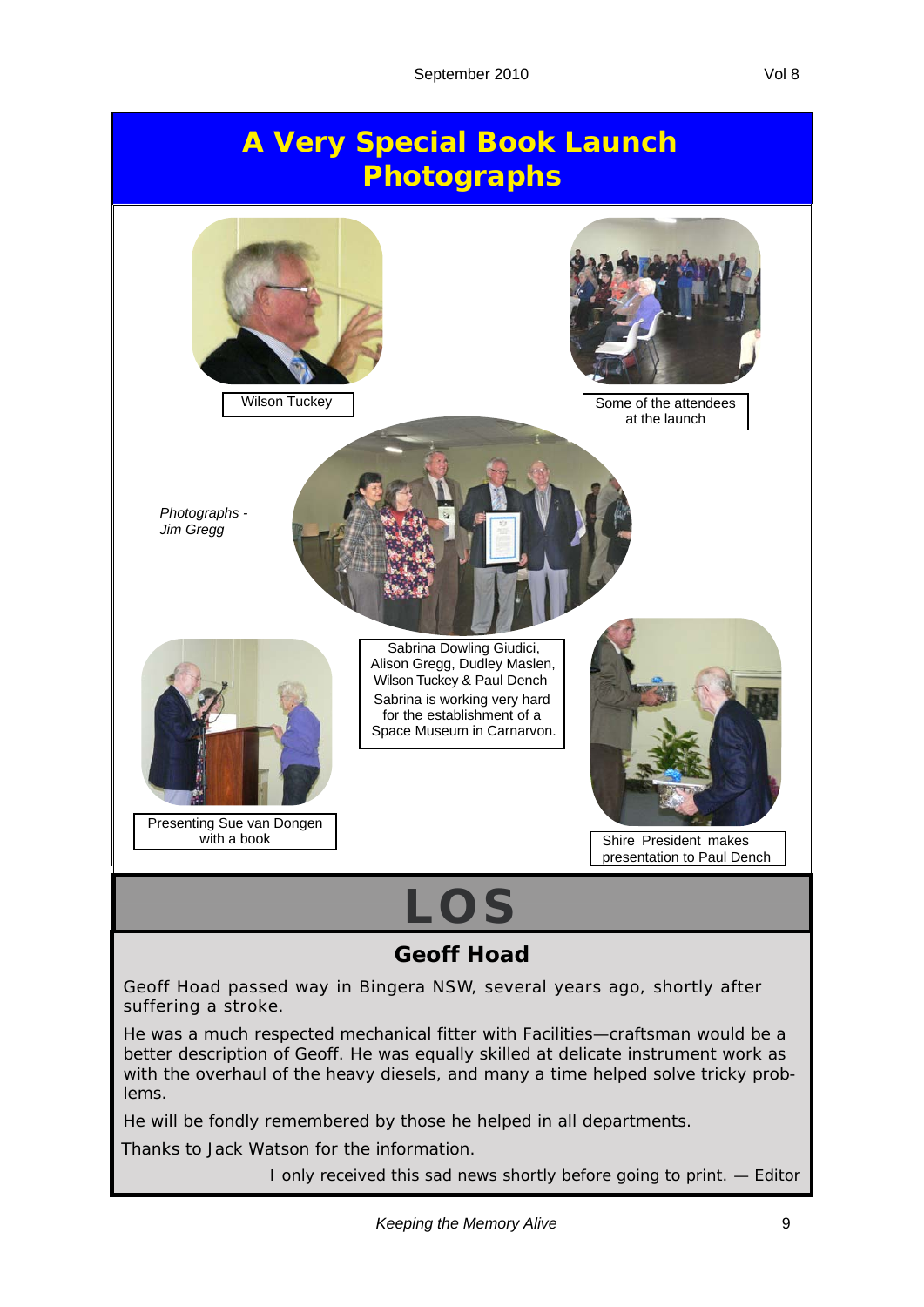# **Social Club News December 1970**

Page 14.

#### "JIM"NASTICS AT Q-6

At odd ttmes during the last few weeks, you may have observed objects, somewhat resembling large silver gooseberries or sea-mines, floating around in the Carnarvon skies.

These objects are, in fact, inflatable radar-reflective spheres known to the Network as JIMSPHERES, wbich are currently being released and tracked by the fearless mob at Q-6.

The FPQ-6 Radar, whose precision is matched only by the modesty of its personnel, tracks tbe Jimspheres from an altitude of 200 metres to the Jimspherels ceiling of 18 Kilometres (60,000 feet) and the tracking data is stored via the 4l0lC computer on to magnetic tape for the duration of the one bour track.

This data is sent, along with data from other ground stations throughout the world, to Marshall Space Flight Center at Goddard where a detailed analysis takes place. The resultant information yields wind shear, velocity and turbulence at various altitudes, this information being then used by designers of future rocket-propelled vehicles to ensure craft stability in the lower atmosphere. In particular for the proposed space shuttle project where the space vehicles will actually 'fly' through the lower atmosphere for recovery, this information is very important.

The technically minded might be interested in the dimensions etc. of the Jimspheres, so here they are:-

 Material is aluminised mylar; Diameter when inflated is 2 metres, entire surface covered with conical roughness elements (398 in all), each of which has a base diameter of 3 inches and a height also of 3 inches.

Each sphere contains a lead ballast of 100 grams and two pressure-relief valves which ensure good stability and shape up to the Jimsphere ceiling altitude and also prevent explosion.

*To be continued*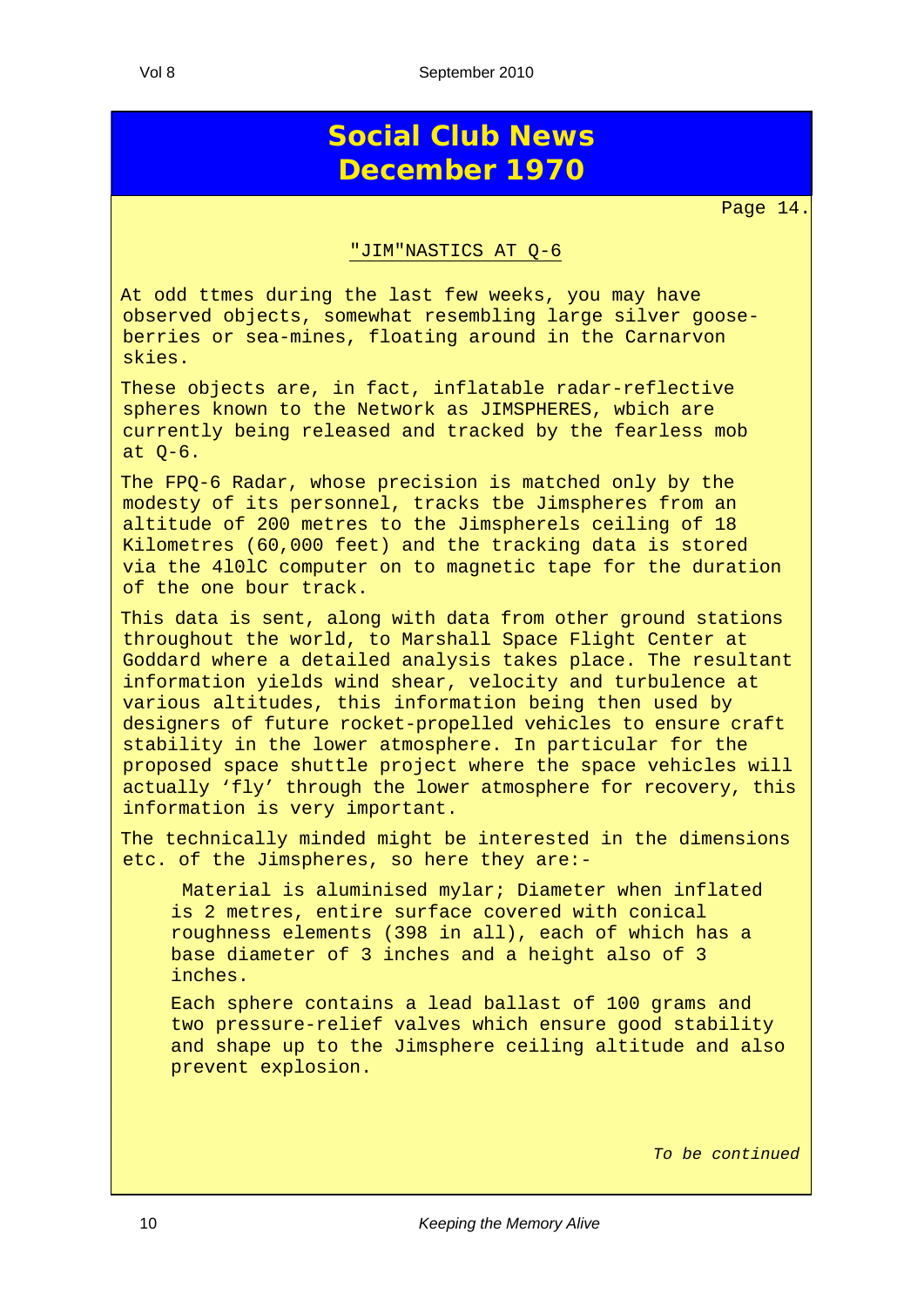### **KEEPING THE MEMORY ALIVE**



**Carnarvon Tracking Station** 1964 - 1975





Site @2006 All rights reserved

ly sincere thanks to all of those who have contributed to the website so far; listed at: http://crotrak.com/thank\_you.htm .

There is a lot to come including more photographs from the 40th Anniversary Reunion Dinner, courtesy Trevor Housley, Tito & Joan Teraci, Margaret Hall and Max Garth. Just wish I had more than two hands.

I can arrange copying, scanning, whatever, so as to get them up on our website; you need have no fears regarding their safety.

# **The Saga - Progress**

#### **Brochure Workshop**

Mile Paul Dench, Alison and Jim Gregg,  $\mathsf I$  et al, were in Carnarvon for the book launch, Sabrina organised a workshop to continue development of a brochure for use at the Tourist Information Centre.

I understand that permission has been given to use the corner of Van Dongen Park as the location of a Commemorative Wall. Also the Interpretation Boards have



*Sabrina Dowling Giudici, Paul Dench, Robin Broad (née Gregg), Alison Gregg, Jim Gregg.*

arrived, but final text is still to be determined; modules drafted July 2009.

#### **Carnarvon Space and Technology Museum**

In June the Shire signed up a structural and electrical engineer to come up with a suitable plan "...*to make the OTC site and buildings safe for use as a museum*...". Assurance has been given that completion will be by October.

One can but hope, since the mills of bureaucracy grind exceedingly slow.